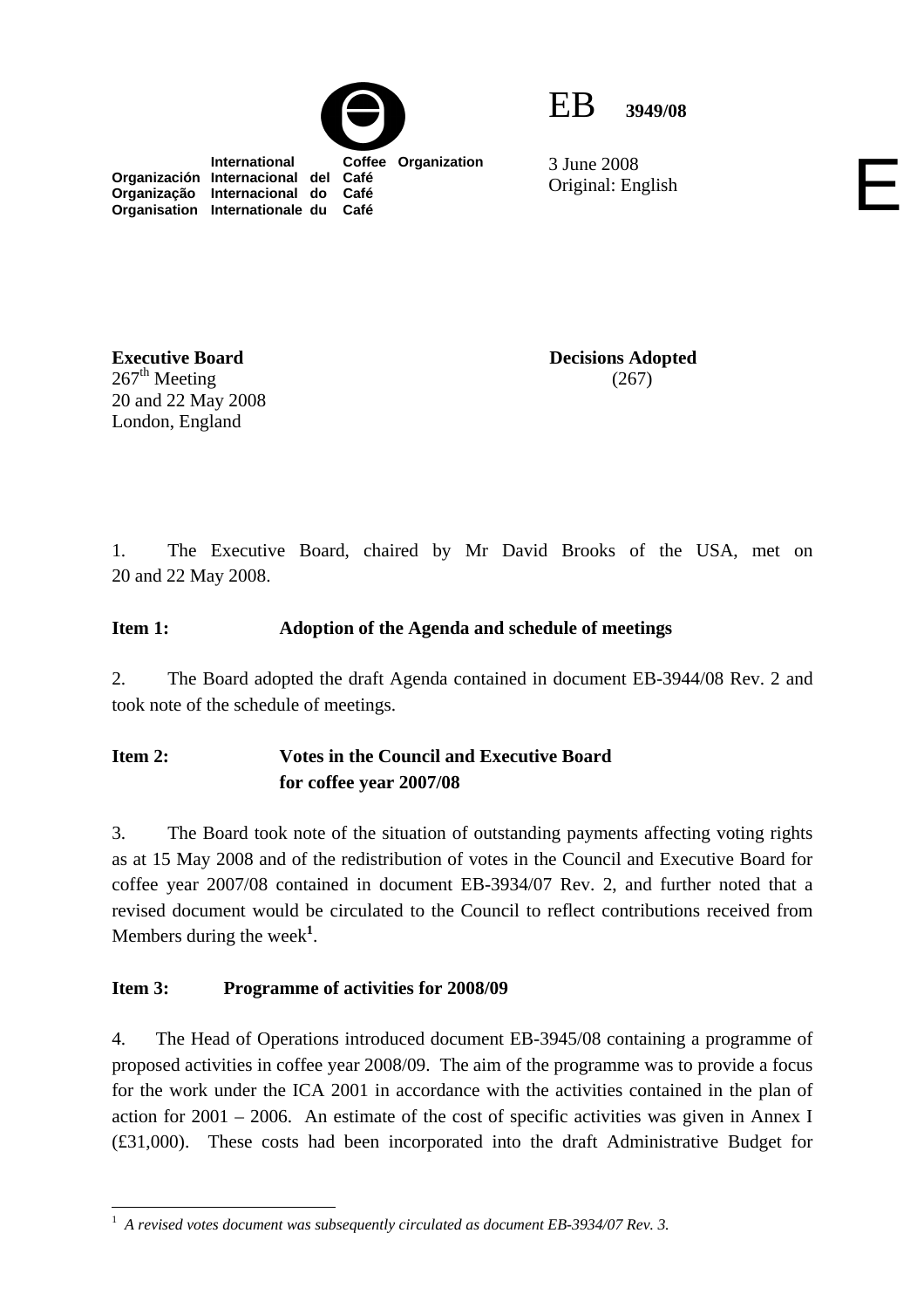financial year 2008/09 and did not represent expenditure over and above that contained in the budget proposals. The guidance of Members was sought on a topic for a seminar (Activity 1.10.1).

5. In response to points raised by Members, including the need for finance for activities to increase consumption, information about what had been achieved in previous programmes of activities, the need to include transitional activities related to the ICA 2007 such as statistics, and for more detail about proposed expenditure on projects (such as activity 1.8.8), the Executive Director noted that the ICO network to promote consumption had recently been launched with funding from the Promotion Fund. In view of the limited promotion resources remaining, he suggested that Members should work together to find ways to develop future promotion activities. The Annual Review outlined progress in activities undertaken during each coffee year such as projects and sustainability. A number of transitional activities were already underway such as the preparation of terms of reference for new bodies and the revision of rules and regulations, including statistical rules, and provision to improve the statistical reporting system had been included in the 2008/09 programme. In the case of projects, the proposed expenditure was intended to develop new sources of financing or technical cooperation with other agencies, as the Common Fund for Commodities (CFC) had limited resources. He urged ICO Members which were also Members of the CFC to contribute to policy-making by the CFC Governing Council.

6. The Board took note of this information and of the suggestion that activities in 2008/09 could begin to tackle issues relevant to the 2007 Agreement, such as in the case of the proposed seminar which could deal with finance and risk management for coffee, and could subsequently be followed up by the new bodies. The Board further noted that Members were invited to send any comments on the programme of proposed activities in coffee year 2008/09, including proposals for a seminar, in writing to the Executive Director by **31 July 2008.** The programme would then be revised and reviewed again by the Board in September 2008, prior to submitting it with a recommendation to the Council.

#### **Item 4: Coffee development projects**

#### **Item 4.1: Projects under consideration by the ICO**

7. The Head of Operations introduced document EB-3946/08 containing the report and recommendations of the Virtual Screening Committee (VSC) on seven new project proposals.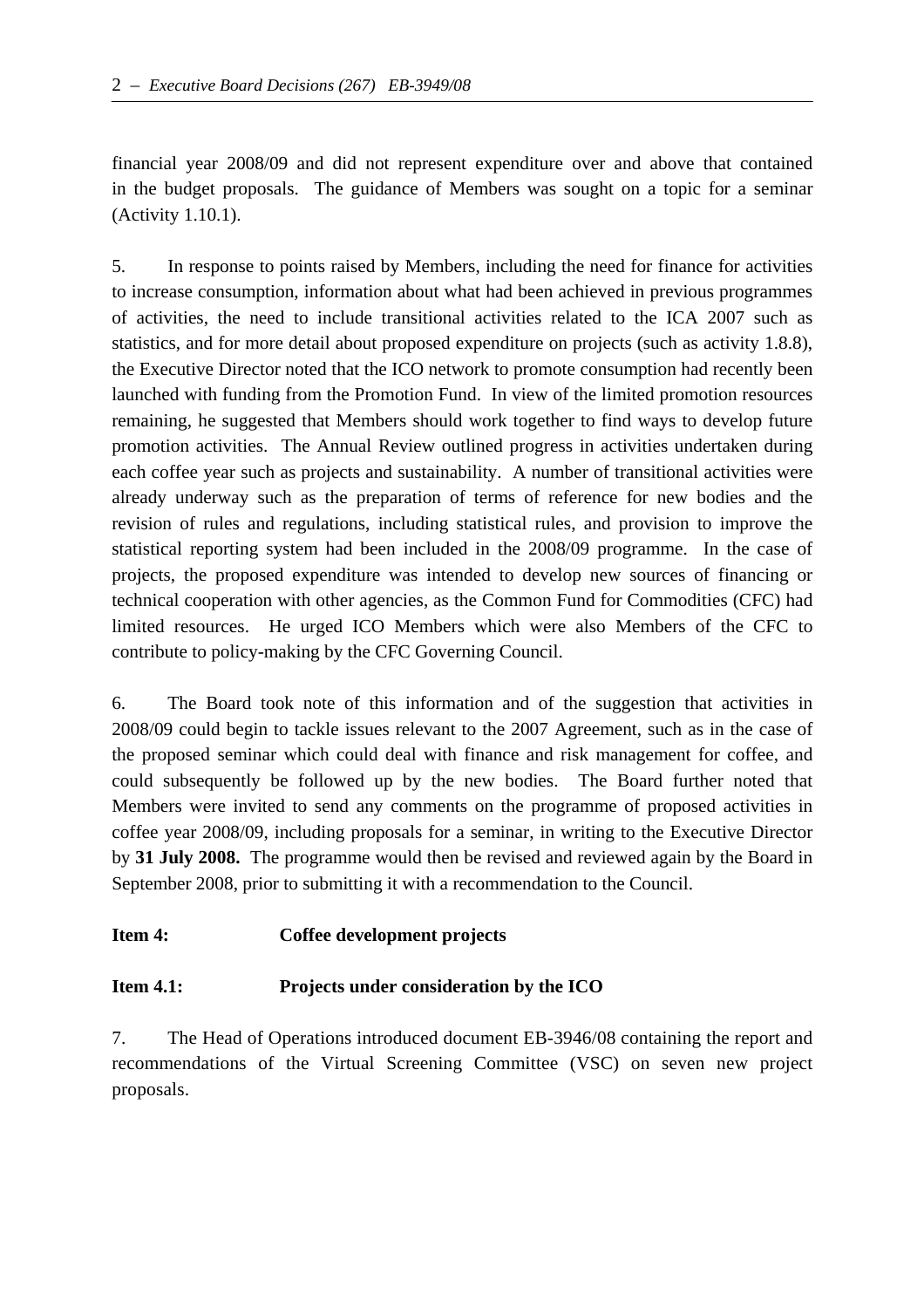# *Enhancing resource use efficiency in coffee production and processing by Farmer 2 Farmer learning (Tanzania, Uganda and Vietnam)*

8. The Head of Operations said that the VSC had been split on whether the proposal contained in document WP-Board 1049/08 should be revised or rejected. The Board noted that this was an important project for Vietnam and would improve the capacity of smallholder farmers in this country to optimize production and processing.

9. In discussions on this project, the point was made that the project was worthwhile and should be revised, including reducing the number of participating countries from three to two and the total budget to US\$1.5 million, and increasing counterpart funding. Other Members noted the relevance of the project to a number of countries, and supported revising it. It was suggested that it would be useful to have had more information about why the VSC was split on its decision and, in such cases, to consider inviting the project proponents to provide additional information and revert to the VSC.

10. The Board took note of these comments and further noted that there were only two opportunities for presenting projects to the CFC each year. The project would be competing with other projects considered by the CFC, which preferred proposals to include a substantial counterpart contribution, whether in cash or in-kind. If the project were to be revised, this could increase the chances of a favourable review by the CFC in the future. The Board decided that the project should be revised by the proponents, taking into account the comments of the VSC, and resubmitted for consideration as soon as possible.

### *Trifinio sustainable coffee project (Honduras, Guatemala and El Salvador)*

11. The Head of Operations said that the proposal contained in document WP-Board 1047/08 had been submitted by the Tri-national Trifinio Plan Commission. The VSC had recommended that the project should be approved in principle for submission to the CFC. The possibility of seeking funding from other sources for the participation of El Salvador, which is not a Member of the CFC, would need to be considered. The Board took note of this information and decided to recommend that the Council approve the project proposal contained in document WP-Board 1047/08 for submission to the CFC. The Board further noted the need to coordinate with national coffee associations in the region in order to ensure that the project did not duplicate or compete with the activities of other projects.

# *Integrated agriculture diversification development programme for commodity cultivation, processing, marketing, and livestock farming (Malawi)*

12. The Head of Operations said that the proposal contained in document WP-Board 1048/08 had been submitted by the Profix Group of Companies with the support of the Coffee Association of Malawi (CAMAL). The VSC had recommended that the project should be rejected. The Board took note of this information and decided that the project should be rejected.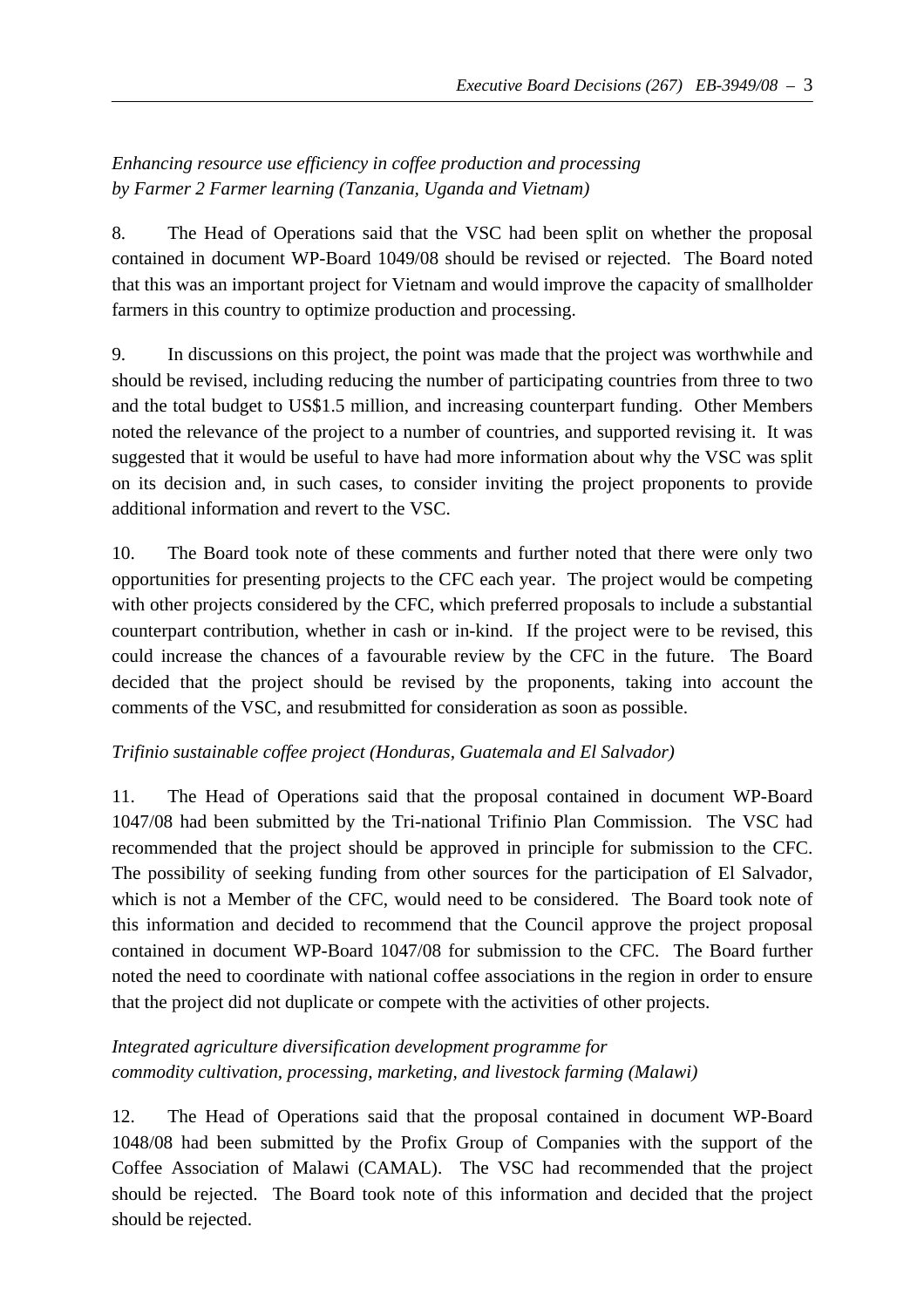# *Study of the potential for commodity exchanges and other forms of market places in West Africa (Cameroon, Côte d'Ivoire, Ghana and Nigeria)*

13. The Head of Operations said that the proposal contained in document WP-Board 1050/08 had been submitted by Cameroon, Côte d'Ivoire, Ghana and Nigeria. The VSC had been split on whether the proposal should be revised or approved.

14. In discussions on the proposal, the point was made that this was a worthwhile project and it would be useful to have more information about why the VSC was split on its decision. Another Member noted that the project complied with CFC guidelines for fast-track financing and, if it were revised to include a logical framework which was a requirement for projects, would support its approval. Other Members highlighted the need to provide additional information where this was missing or insufficient, and raised the possibility of revising the costs as the project should be able to benefit from work already undertaken for a similar study carried out in Eastern and Southern Africa. To avoid further delays, the Board agreed to recommend that the proposal contained in document WP-Board 1050/08 should be approved, subject to the proponents taking into account the comments and suggestions made.

### *Coffee berry borer (CBB) projects*

 $\overline{a}$ 

15. The Board considered three CBB projects contained in document WP-Board 1051/08. Following a preliminary review of these proposals, the Board suggested that discussions should be held during the week, to discuss possible harmonization of the proposals in order to avoid submitting competing projects to the CFC.

16. The Board subsequently noted that since there were elements in the proposals that had already been covered in an earlier project "Integrated management of the coffee berry borer", concluded in 2002**<sup>2</sup>** , the CFC had recommended that an impact assessment of the project should be carried out. This would be arranged by the CFC and preliminary results should be available by January 2009. The outcome of the assessment would enable Members to consider what control measures would be helpful and to review new information that could be disseminated to Members. Additional information would also be available in the form of a manual on the natural enemies of the CBB, which had been developed by the United States Department for Agriculture (USDA) in cooperation with the Southern Frontier College (ECOSUR), Mexico.

17. The suggestion that it would be useful to hold a worldwide symposium on the coffee berry borer was welcomed, as it would enable countries to share their experiences. In view of the seriousness of this pest and the need for urgent action to avoid further damage to crops,

<sup>2</sup> *See Executive Summary of final report circulated to Members in 2002 as document ICC-86-5.*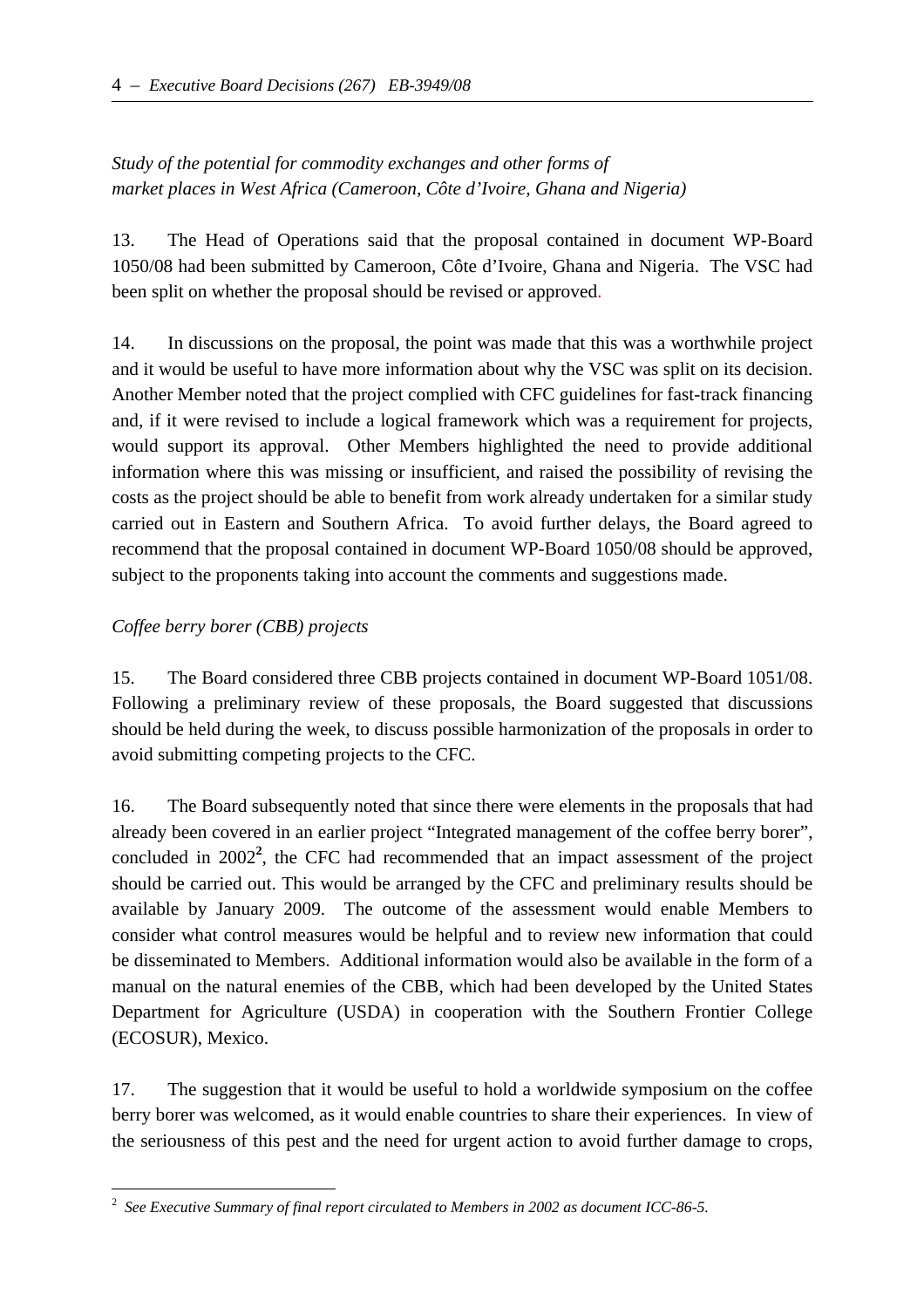the Board agreed that the ICO should hold a short meeting on the CBB during the next Council session in September 2008, which could be attended by technical experts from Members, to report on the latest situation, assess studies and technology which had been developed and their relevance to different countries. The requirements for a symposium on the CBB, which could be held at the time of the Council Session in May 2009, could also be considered.

# *Integrated management of CBB with a quality and sustainability component for coffee-growing in Central America*

18. The Head of Operations said that the first proposal contained in document WP-Board 1051/08 had been submitted by the IICA/PROMECAFE (Inter-American Institute for Cooperation on Agriculture/Regional Programme for the Development and Modernization of the Coffee Industry in Central America, the Dominican Republic and Jamaica). The VSC had been split on whether the proposal should be revised or approved.

19. In discussions on this project, it was recommended that it should be approved, in view of the prevalence of the CBB in many countries, as noted in document EB-3948/08 which contained a report on the status of coffee pests and diseases in producing countries.

20. The Board took note of this information and decided to recommend to the Council that this project should be approved, subject to the proponents taking into account the findings of the CFC impact assessment of the concluded project "Integrated management of the coffee berry borer".

# *Pilot project on implementation of the Integrated Pest Management (IPM) to control the Coffee Berry Borer (CBB) in Arabica and Robusta coffee smallholdings in Indonesia*

21. The Head of Operations said that the proposal contained in document WP-Board 1051/08 had been submitted by Indonesia. The VSC had been split on whether the proposal should be revised or rejected. The Board noted that this was an important project for Indonesia, where around 2.2 million households depended on the coffee sector, and which had only participated in a single project to date. The project would also benefit other countries in the region, such as by inhibiting the spread of the pest to Papua New Guinea.

22. In discussions on this project, the need to revise the proposal and develop it in more detail was raised, with further information to be provided on aspects where this was missing or insufficient, including the baseline study, manuals, expert supervisions and models for monitoring and evaluation. It would be useful to consider merging this project with the previous one, to avoid submitting similar proposals that would compete for limited CFC resources.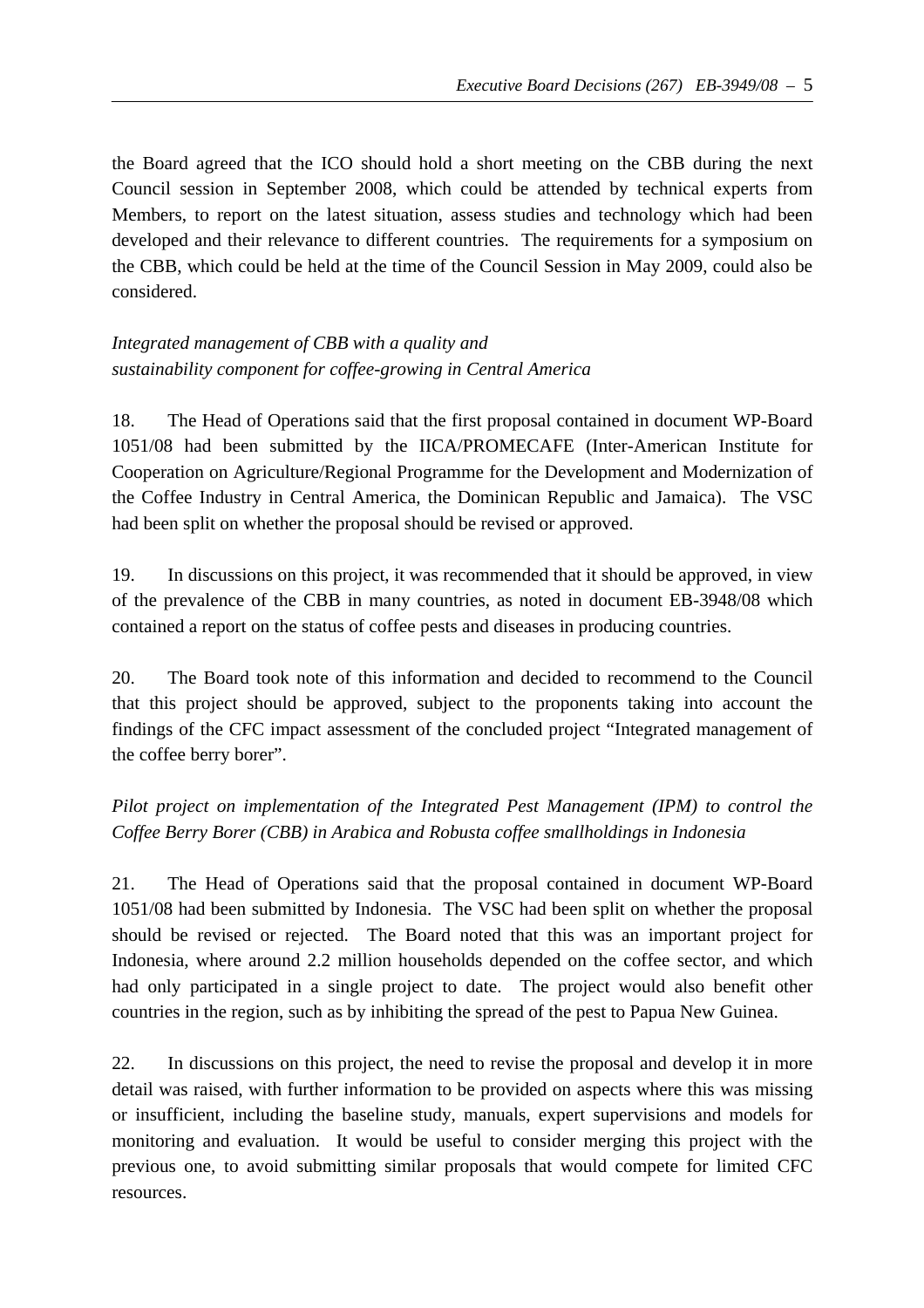23. The Board decided to recommend that the project should be further revised, and should take into account the results of the CFC impact assessment of the concluded project "Integrated management of the coffee berry borer". In the light of the outcome of the impact assessment, consideration could be given to merging the proposal with the previous one.

#### *CBB – the need for a review of the status and knowledge of a serious coffee pest*

24. The Head of Operations said that the third proposal contained in document WP-Board 1051/08 had been submitted by CABI – UK. The VSC's overall recommendation was that the project should be rejected.

25. The Board took note of this information and noted that this project was not rejected but was subject to further development in the light of the CFC impact assessment of the concluded project "Integrated management of the coffee berry borer" and further information about the need for a future seminar on the CBB.

26. Finally, the Board noted that new project proposals for consideration in September 2008 should reach the Executive Director by **27 June 2008.**

# **Item 4.2: Projects under consideration by the Common Fund for Commodities (CFC)**

27. The Head of Operations introduced the progress report on projects contained in document EB-3942/08 Rev. 3. In the case of the project entitled "Competitive coffee enterprises programme", this had been considered by the CFC Project Appraisal Committee in October 2007, which had recommended that it should be reformulated. The CFC had approved financing for the cost of a consultant to reformulate the proposal which would be considered by the CFC Consultative Committee again once it had been reformulated. In the case of the project entitled "Building capacity for coffee certification and verification in Eastern Africa", the CFC Consultative Committee would consider this project at its meeting from 14 – 19 July 2008. The Head of Operations further reported that he had attended the 15<sup>th</sup> meeting of the CFC and International Commodity Bodies (ICBs) held in Madrid in March 2008. The CFC Managing Director had outlined developments in CFC strategy, which would include a partnership with the EC action plan on commodities, and increased collaboration with private donors. The CFC Secretariat had also reported on follow-up to the third CFC five-year action plan (2008 – 2012), which envisioned that the CFC would provide around US\$21 million per year over the next five years for new project commitments, to cover all commodities.

28. In discussions on this item, the point was made that with regard to the concluded project "Improvement of coffee production in Africa by the control of coffee wilt disease – tracheomycosis", this was a very serious problem for many countries and, as noted in the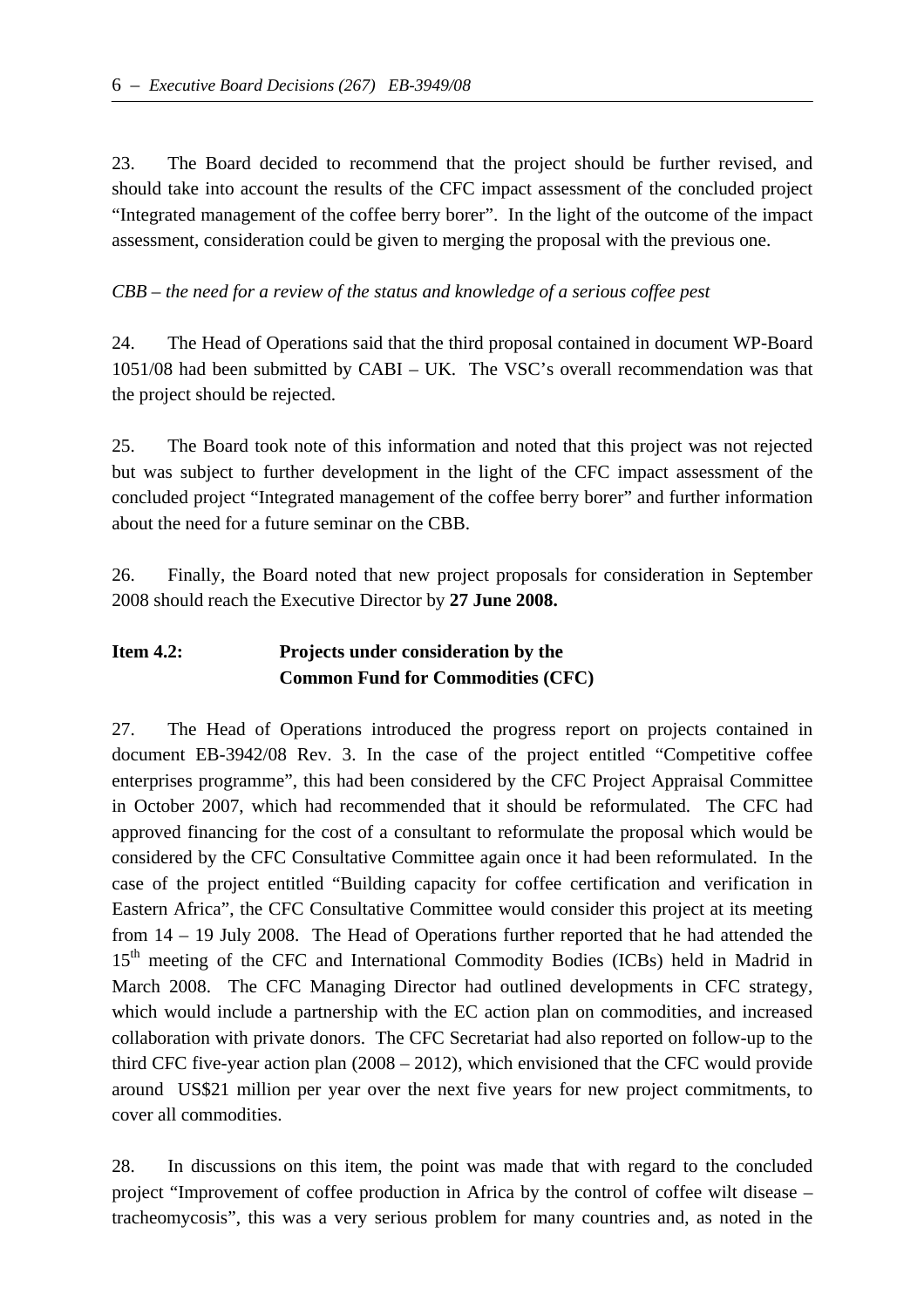conclusion of the final report (document ICC-100-3), further work and support was needed to follow up the project outputs. It was also suggested that it would be useful to consider the question of seeking finance for follow-up to completed projects such as this, in the light of the need for further dissemination of information.

29. The Executive Director noted that while projects could make a contribution to resolving problems such as coffee wilt disease, financing from the CFC was limited. Information about the results of the project had also been disseminated at the 4th African Scientific Coffee Conference held in Uganda in February 2008 (http://www.eafca.org/wwcarchive/afcc5\_presentations.asp#cfc). The CFC only financed pilot projects and Members should review their national agricultural policies in the light of the project results, taking into consideration the need for follow-up activities in their development programmes and providing the necessary finance for such activities.

30. The Board took note of this information and of the progress report on projects contained in document EB-3942/08 Rev. 3. The Board further noted that document EB-3948/08 contained the results of a survey on coffee pests and diseases, namely coffee berry borer, coffee wilt disease – tracheomycosis, white stem borer and coffee leaf rust (documents ED-2020/07 and ED-2020/07 Rev. 1, circulated in August 2007 and February 2008). In total, 20 responses had been received from Members representing 75% of world coffee production, and an additional contribution had recently been submitted by Zimbabwe. The report provided a snapshot of the health of coffee trees and would assist the ICO in exploring technical assistance from organizations such as the Food and Agriculture Organization of the United Nations (FAO) and the CFC.

# **Item 5: Implementation of the Coffee Quality-Improvement Programme**

31. The Head of Operations introduced document EB-3947/08 containing a report on the Coffee Quality-Improvement Programme (CQP) for calendar year 2007. Twenty-eight exporting Members (accounting for nearly 68% of world exports) were implementing Resolution 420. During 2007, these 28 countries had exported 56.7 million bags of green coffee, of which over 98% (55.9 million bags) complied with the defects and moisture targets in the Resolution. The volume of coffee graded by the London International Financial Futures Exchange (LIFFE) which failed to comply with the targets of the Resolution in 2007 amounted to 1.72 million bags, an increase of over 6% compared to 2006, and a decrease of over 7% compared to 2005. Of these 1.72 million bags, nearly 1.14 million bags were from Vietnam. In the case of ICE, nearly 82% of coffee graded had passed the gradings analysis in calendar year 2007, compared to 80% in 2006. As indicated in the report, the delay in introducing new quality standards in Vietnam appeared to be a contributing factor to the high volume of coffee being rejected at LIFFE gradings. When the new standards were fully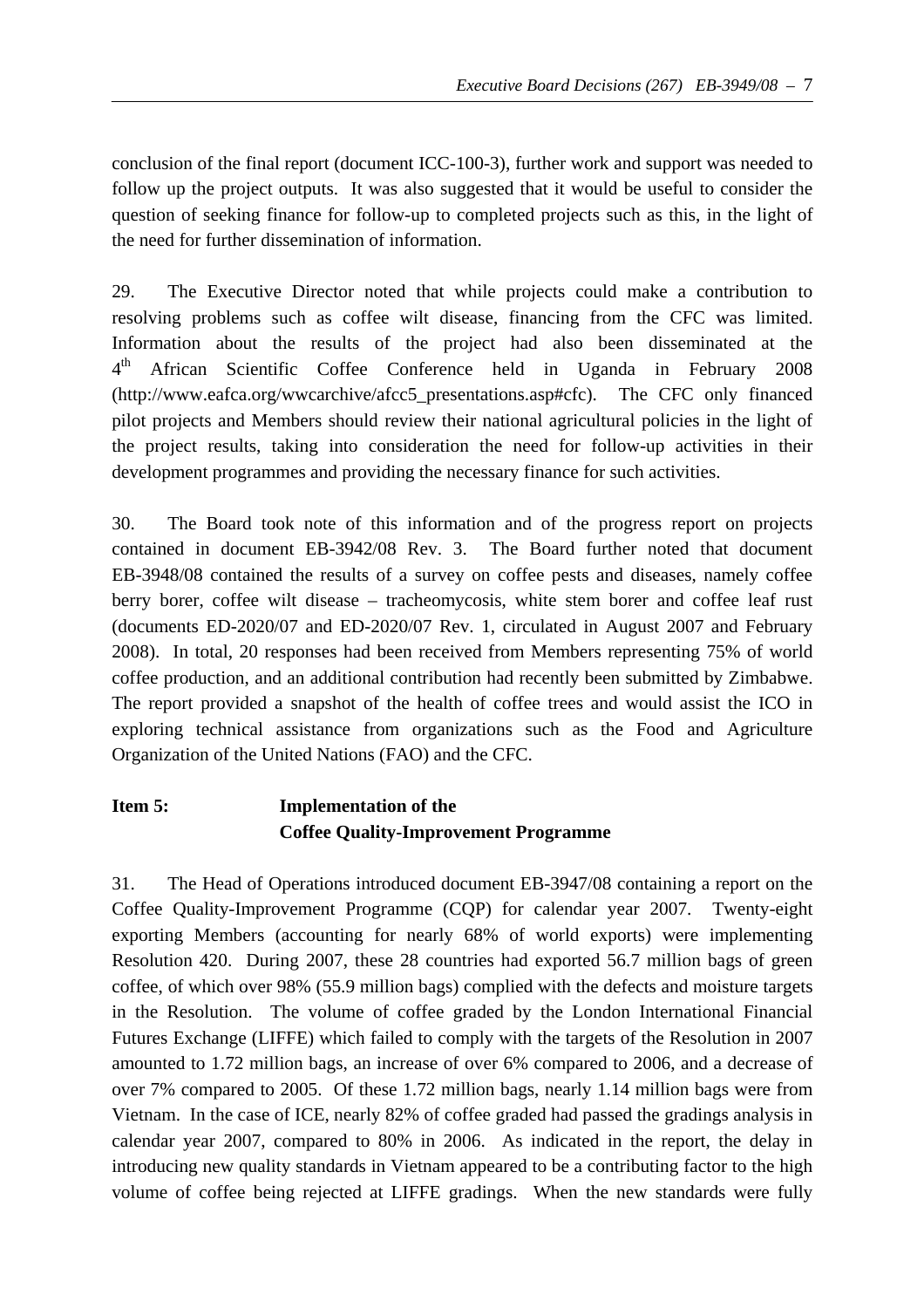implemented, it was expected that this volume would gradually decrease. The Head of Operations added that in the case of harmonization of Resolution 420 with the ISO Green Coffee Defects chart, there was no additional information to report since the last meeting.

32. In discussions on this item, the point was made that it was disappointing that the number of countries implementing the Resolution had not increased since the previous report, with only two-thirds of exports covered by the COP, and that the volume of coffee for which no information was available had increased.

33. The Board took note of this information and of the progress report on the CQP contained in EB-3947/08.

#### **Item 6: Phytosanitary matters**

34. The Head of Operations reported that the Codex Committee on Contaminants in Foods (CCCF) had met from 31 March – 4 April 2008 and had considered a revised discussion paper on ochratoxin A (OTA) in coffee, including an outline of a draft code of practice (based on FAO Guidelines for the Prevention of Mould Formation in Coffee). It had agreed to submit a proposal for new work on a code of practice for prevention and reduction of OTA contamination in coffee, which would be considered by the Codex Alimentarius Commission at its  $31<sup>st</sup>$  Session in July 2008. An electronic working group, led by Brazil, would prepare the draft Code for distribution by Codex by end 2008.

35. The CCCF had also considered a proposed draft code of practice for the reduction of acrylamide in food, mainly focussed on foods produced from potatoes and cereals, reflecting their importance in terms of dietary exposure to acrylamide. It had agreed to forward the proposed draft code of practice to the Codex Alimentarius Commission for adoption at step 5. The draft code had a limited section on coffee, acknowledging that no commercial measures for reducing acrylamide in coffee were currently available, that studies had shown that it was not stable in coffee powder in closed containers over extended storage periods, and that work was underway to identify the underlying mechanisms that might provide future opportunities for mitigation.

36. In the case of pesticides, the Head of Operations reported that the EC had published Annexes II, III and IV to Regulation (EC) 396/2005, setting Maximum Residue Levels (MRLs) of pesticides for food. Annexes II and III contained references to coffee beans and would enter into force as from 1 September 2008. They could be accessed via the following link: http://eur-lex.europa.eu/JOHtml.do?uri=OJ:L:2008:058:som:en:html. The Board took note of this report.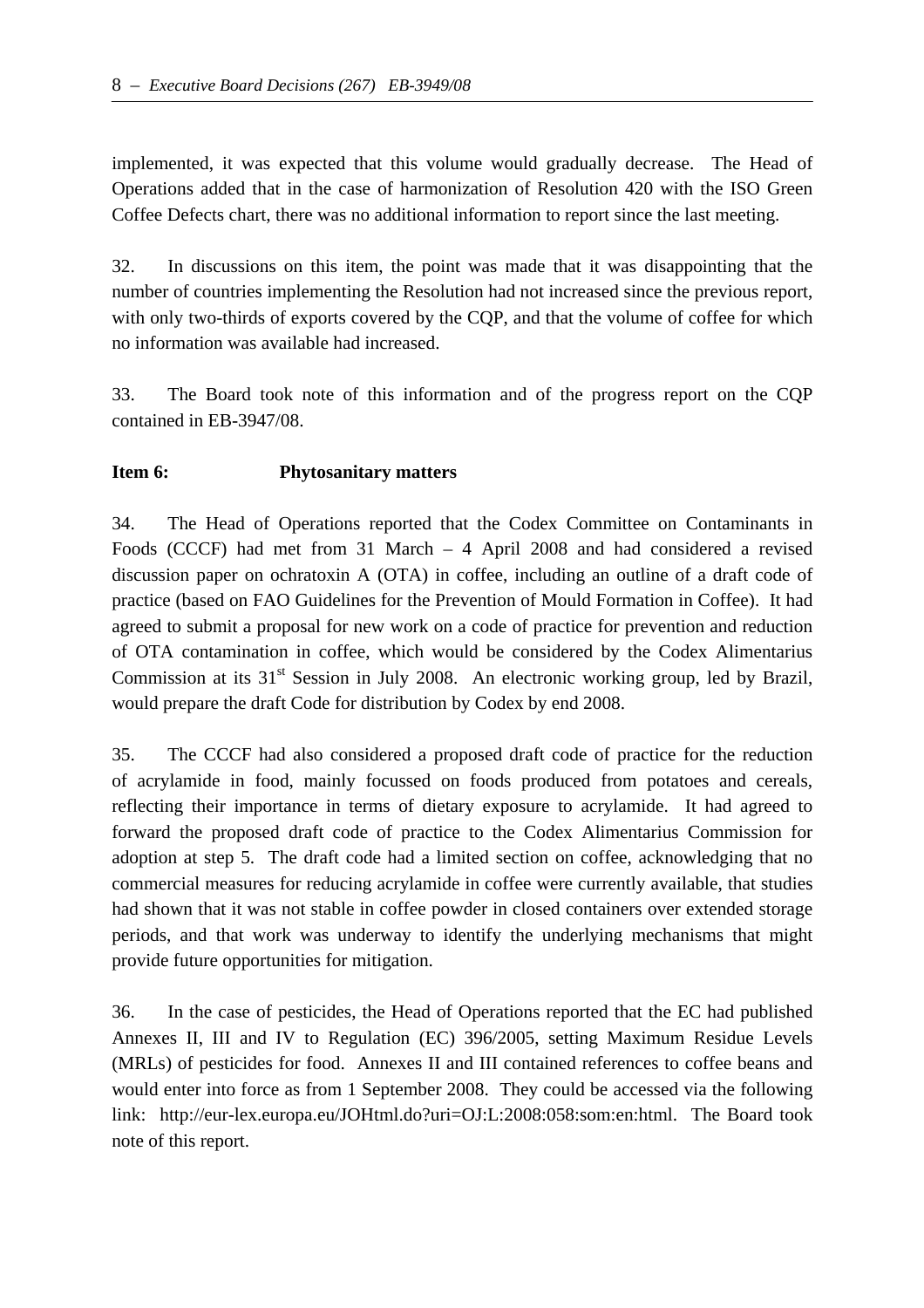## **Item 7: Financial and administrative matters**

### **Item 7.1: Report of the Finance Committee**

37. The Chairman of the Finance Committee, Mr Mick Wheeler of Papua New Guinea, said that the Committee had met on 21 May 2008**<sup>3</sup>** and had reappointed him as Chairman for coffee year 2007/08. The Committee had received a report on the financial situation as at 30 April 2008 (contained in document WP-Finance 56/08) and had noted that this was satisfactory. It had also reviewed document EB-3940/07 Rev. 1 containing the Administrative Accounts of the Organization for the financial year 2006/07 and the Report of the Auditors, and had recommended that this document should be approved.

38. The Committee had discussed the draft Administrative Budget for 2008/09. Based on overall expenditure of £2,910,000 (an increase of 1.5% over 2007/08) and estimated income from external sources of £240,000, the potential contribution per vote would be £1,335, representing an increase of 2.5% over 2007/08. The draft Budget had received general support, and would be reviewed again by the Secretariat in the light of potential developments in expected income and expenditure. It would also include an "output" Budget showing different cost centres within the ICO. A revised Budget would be sent to Members in August and would be reviewed by the Committee at its next meeting on 22 September 2008, prior to being submitted to the Board and Council for approval.

39. The Board took note of this report. On the recommendation of the Finance Committee, the Board decided to submit the Administrative Accounts of the Organization for the financial year 2006/07 and the Report of the Auditors contained in document EB-3940/07 Rev. 1 for approval by the Council.

#### **Item 7.2: Payment of arrears**

40. The Chairman of the Finance Committee said that the Finance Committee had considered the situation of outstanding contributions. In the case of Uganda, this country had paid all its outstanding arrears and was up-to-date with the schedule of payments for contributions for 2007/08. Uganda was therefore well in advance of its obligations under Resolution 429. In the case of Nicaragua, its arrears had been paid in accordance with the schedule in document WP-Finance 55/08, although there was a small shortfall on contributions for 2007/08. In view of the efforts made by this country to settle its outstanding contributions, the Committee had recommended that a draft Resolution should be prepared restoring the voting rights of Nicaragua for submission to the Council.

 3 *The report of the Finance Committee meeting was subsequently circulated as document WP-Finance 57/08*